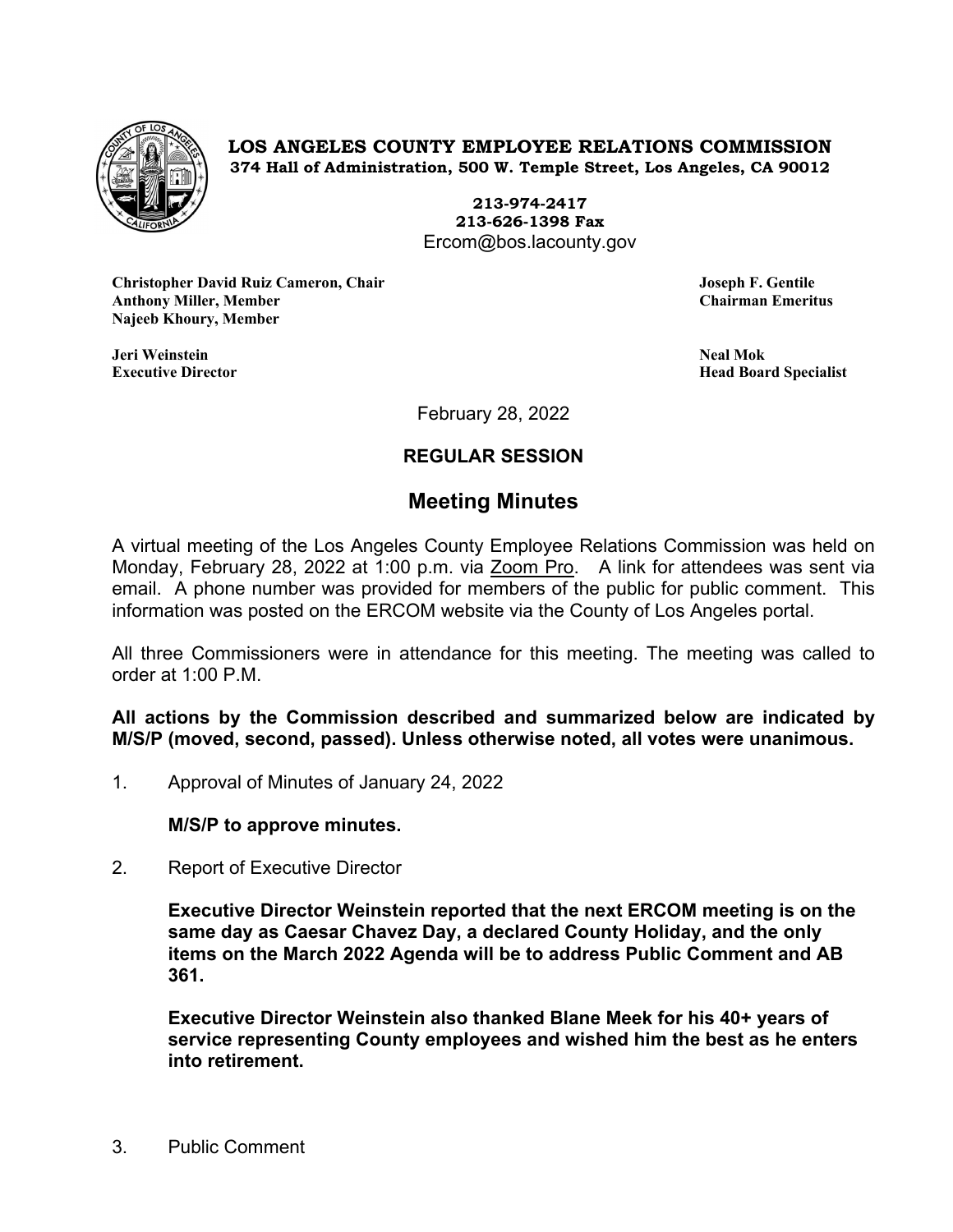#### **NONE**

- 4. Consideration of requests for **Unfair Practice Charges:**
	- **a.** Service Employees International Union Local 721 **(SEIU)**
		- -UFC 015-21 Service Employees International Union Local 721 (SEIU) vs. Department of Children and Family Services (DCFS) (Request for Information) (Cont'd from January 24, 2022)

#### **M/S/P After presentation by both parties and discussion by the Commission, this matter was continued to permit the parties to meet and confer and set a briefing schedule with the Executive Director and to set a determination in the April 2022 ERCOM Meeting.**

-UFC 001-22 Service Employees International Union Local 721 (SEIU) vs. Department of Children and Family Services (DCFS) (Bad Faith Bargaining) (Cont'd from January 24, 2022)

## **M/S/P After presentation by both parties and discussion by the Commission, this matter was sent to hearing with no objection from the County.**

- **b.** Los Angeles County Public Defenders Union **(LAPDU)**
- **NEW** -UFC 002-22 Los Angeles County Public Defenders Union (LAPDU) vs. Los Angeles County Public Defender's Office (PD) (Unilateral Workload Change)

#### **M/S/P to grant the County's request for continuance.**

**NEW** -UFC 003-22 Los Angeles County Public Defenders Union (LAPDU) vs. Los Angeles County Public Defender's Office (PD) (Workplace Posters)

#### **M/S/P to grant the County's request for continuance.**

**c.** Association of Deputy District Attorneys **(ADDA)**

**NEW** -UFC 004-22 Association of Deputy District Attorneys (ADDA) vs. Los Angeles County District Attorney's Office (DA) (Punitive Transfers)

#### **M/S/P to grant a mutual request for continuance.**

**NEW** -UFC 005-22 Association of Deputy District Attorneys (ADDA)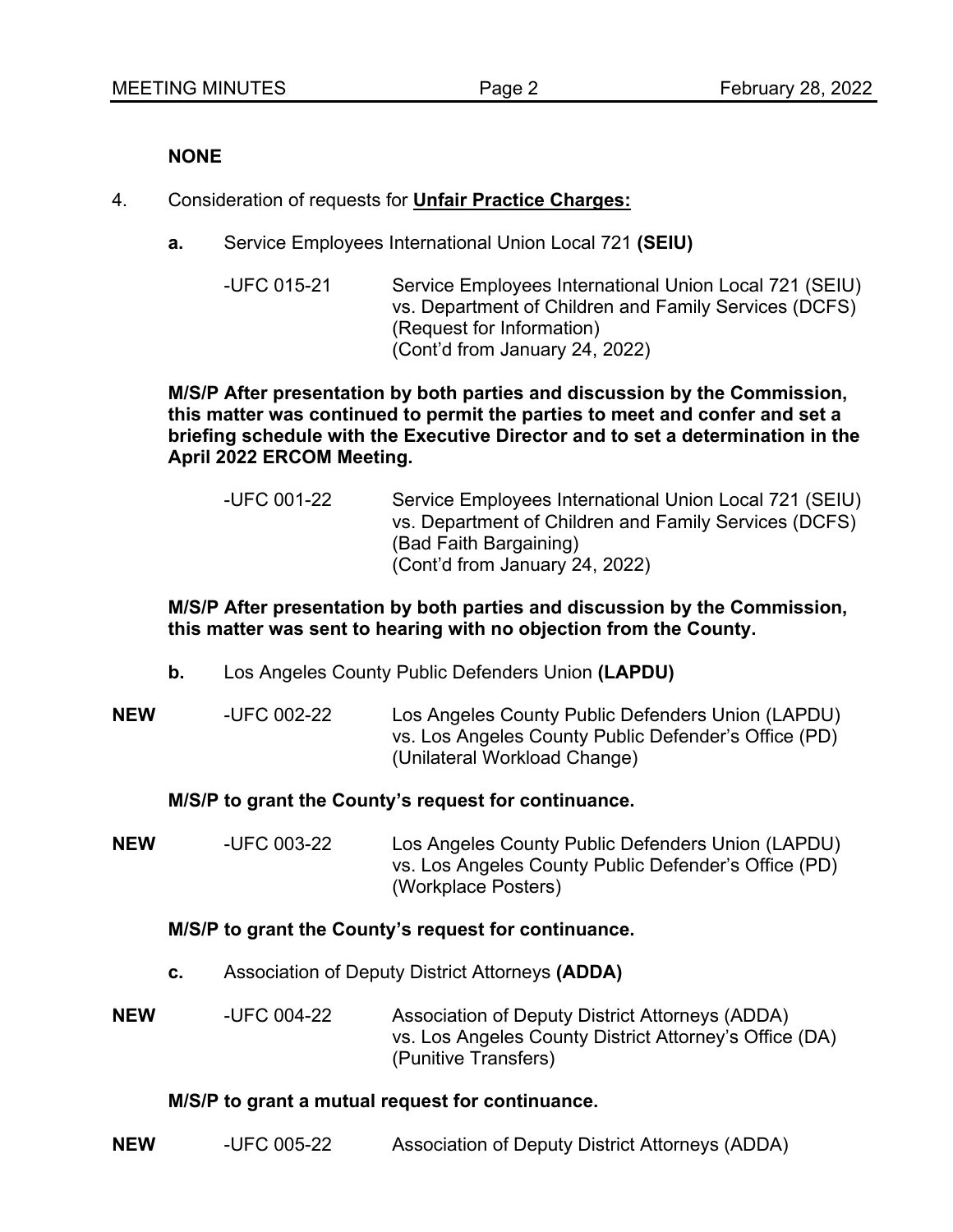vs. Los Angeles County District Attorney's Office (DA) (Request for Information)

#### **M/S/P to grant a mutual request for continuance.**

- **d.** International Brotherhood of Electrical Workers, Local 11 **(IBEW)**
- **NEW** -UFC 006-22 International Brotherhood of Electrical Workers, Local 11 (IBEW) vs. Los Angeles County Department of Public Works (DPW) (Anti-Union Animus and Retaliation)

#### **M/S/P After presentation by both parties and discussion by the Commission, this matter was sent to hearing.**

**e.** Union of American Physicians and Dentists **(UAPD)**

**NEW** -UFC 007-22 Union of American Physicians and Dentists (UAPD) vs. Department of Health Services (DHS) (Anesthesiologist Compensation Rate Dispute)

## **M/S/P to grant the County's request for continuance.**

- 5. Consideration of request for **Amendment of Certification:**
	- **a.** CEO Request to Delete Class

| <b>NEW</b> | -AC 001-22 | <b>Bargaining Unit 411</b><br>Union - BCTC, AFL-CIO<br>Item No. $-6296$ |
|------------|------------|-------------------------------------------------------------------------|
|            |            | <b>Glazier</b>                                                          |

**M/S/P to grant the Union's request for continuance with no opposition from the County.**

**NEW** -AC 003-22 Bargaining Unit 122 and 431 Union – SEIU 721 Item No. – 2509 **Computer Operations Duty Manager** Item No. – 2978 **Animal Shelter Aid**

**M/S/P to accept deletion of the above classifications with no objection from the Union.**

| <b>NEW</b> | -AC 004-22 | <b>Bargaining Unit 511</b> |
|------------|------------|----------------------------|
|            |            | Union $-$ CAPE             |
|            |            | Item No. $-4439$           |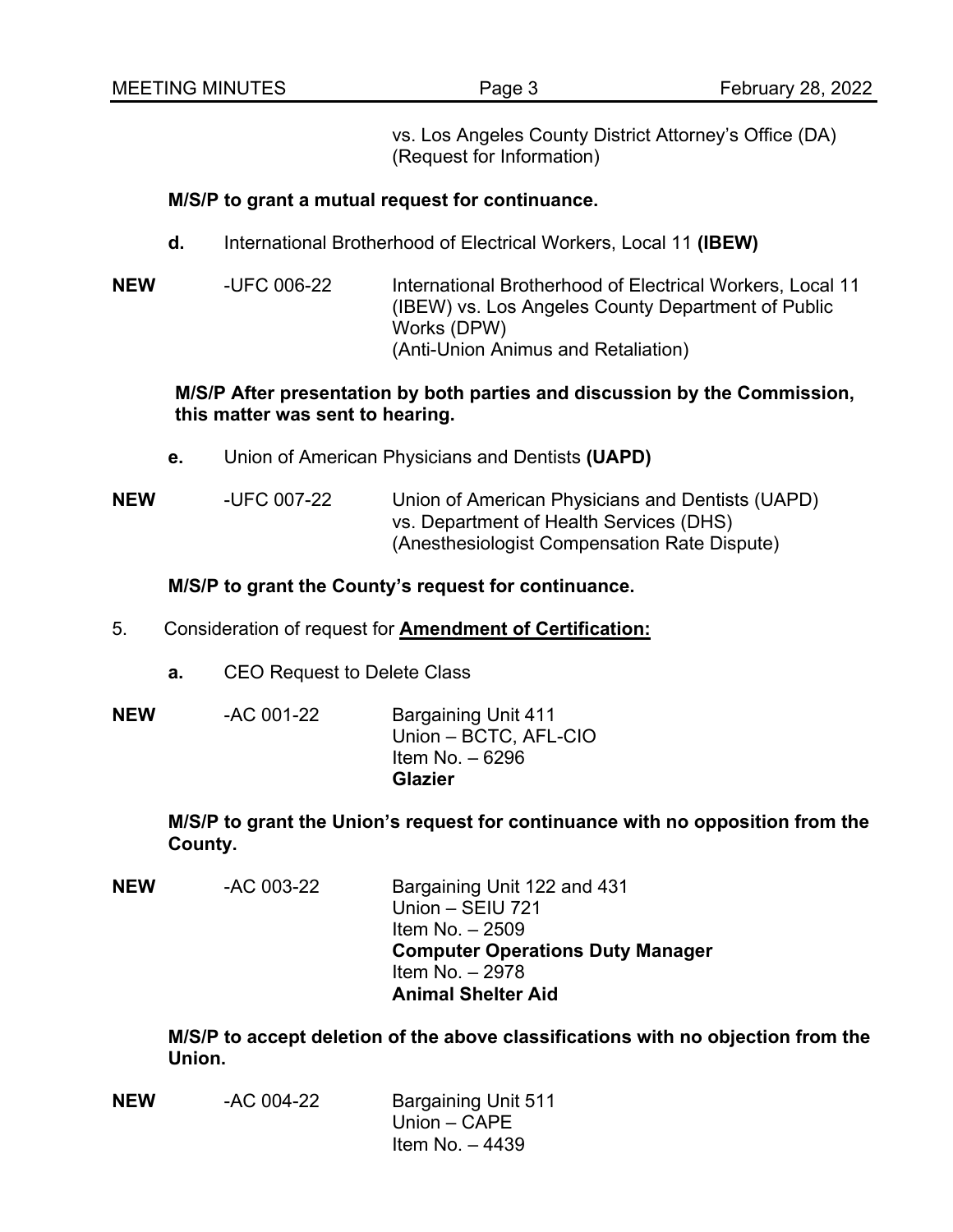# **Regional Planner I**

**M/S/P to accept deletion of the above classifications with no objection from the Union.**

- **b.** California Association of Professional Employees **(CAPE)**
- **NEW** -AC 002-22 California Association of Professional Employees Request for Accretion Item Number: 4221 Chief Industrial Waste Planning and **Control** Unit Affected: 512

#### **M/S/P motion to accept the Request for Accretion with no opposition from the County.**

- **c.** Los Angeles County Lifeguard Association **(LACOLA)**
- **NEW** -AC 005-22 Request for Accretion Item Number: 4922 Lifeguard Section Chief Unit Affected: 64

## **M/S/P to grant County's request for continuance.**

6. Consideration of Hearing Officer Samuel D. Reyes' Hearing Officer Report in the matter of UFC 002-21, Association of Los Angeles Deputy Sheriff's (ALADS) vs. Los Angeles County Sheriff's Department (LASD).

### **M/S/P Hearing Officer's report was adopted in full with no exceptions submitted by either party. A Decision and Order will be completed by the Commission memorializing the decision.**

7. Consideration of Continuation of Teleconferencing for Employee Relations Commission Meetings pursuant to AB 361. Per AB 361:

"To ensure the safety of members of the public and employees, while guaranteeing the public's right to attend and participate in meetings of ERCOM, and in alignment with our Health Officer's recommendations to reduce crowding indoors and to support physical distancing, effective immediately, ERCOM will continue to meet via teleconferencing, in compliance with AB 361 while we are under a State of Emergency and while State or local officials continue to recommend measures to promote social distancing. ERCOM will reconsider the circumstances of the State of Emergency to determine whether teleconferencing should continue within 30 days after today's meeting under AB 361."

#### **M/S/P motion to meet via teleconference for the March 28, 2022 ERCOM Meeting pursuant to AB 361.**